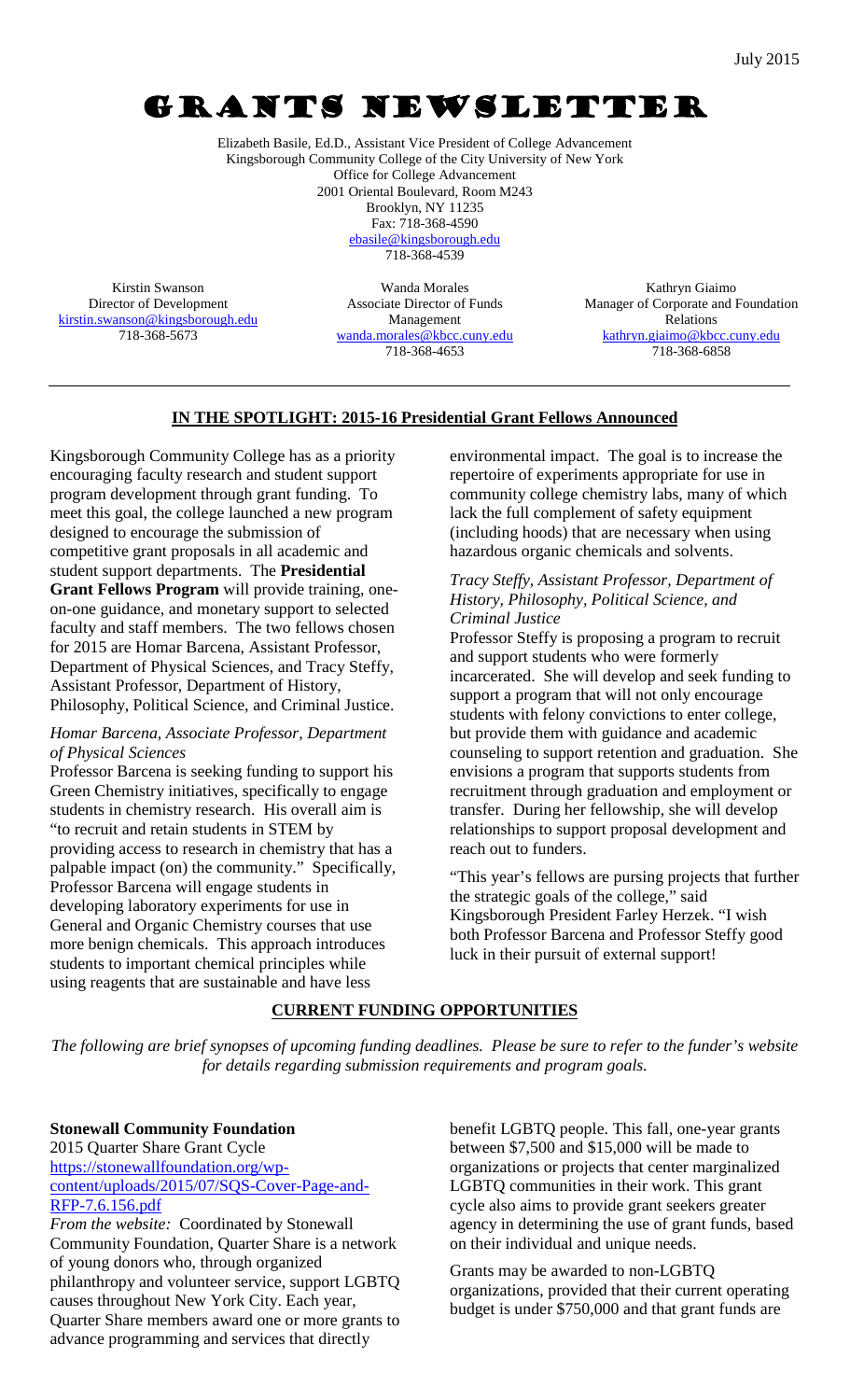directed to a project or program exclusively or predominantly affecting LGBTQ people.

Due Date: August 14

#### **Spencer Foundation**

Midcareer Grant Program [http://philanthropynewsdigest.org/rfps/rfp5688](http://philanthropynewsdigest.org/rfps/rfp5688-spencer-foundation-seeks-applications-from-midcareer-scholars) [spencer-foundation-seeks-applications-from](http://philanthropynewsdigest.org/rfps/rfp5688-spencer-foundation-seeks-applications-from-midcareer-scholars)[midcareer-scholars](http://philanthropynewsdigest.org/rfps/rfp5688-spencer-foundation-seeks-applications-from-midcareer-scholars)

*From the website:* The Spencer Foundation is seeking applications from academic midcareer scholars for the second round of its Midcareer Grant Program.

The program provides support for scholars interested in advancing their understanding of a compelling problem of education by acquiring new skills, substantive knowledge, theoretical perspectives, or methodological tools. It is not intended to encourage researchers to abandon their existing area of expertise, but rather to build on, enrich, and extend that training with the acquisition of new methodological tools and/or perspectives about a subject to which they have been deeply committed throughout their academic career. This program is intended to provide support for a yearlong program of study during which time the recipient will be released from teaching and from committee service and governance responsibilities on his or her home campus, or from other responsibilities as appropriate in other settings.

Up to five midcareer awards of up to \$150,000 will be awarded during the 2016-2017 academic years. To be eligible, applicants must be faculty members or research scholars who were awarded doctorates within the last seven to twenty years.

Due Date: September 10

#### **National Science Foundation**

NSF Scholarships in Science, Technology, Engineering, and Mathematics http://www.nsf.gov/funding/pgm\_summ.jsp?pims\_i d=5257

*From the website:* The National Science Foundation Scholarships in Science, Technology, Engineering, and Mathematics program addresses the need for a high quality STEM workforce in areas of national priorities. The program seeks to increase the success of low-income academically talented students with demonstrated financial need who are pursuing associate, baccalaureate, or graduate degrees in science, technology, engineering, and mathematics.

The Scholarships in Science, Technology, Engineering, and Mathematics program provides awards to Institutions of Higher Education to fund scholarships, and to enhance and study effective curricular and co-curricular activities that support recruitment, retention, student success, and graduation in STEM. The program encourages collaborations among different types of partners: Partnerships among different types of institutions, collaborations of STEM faculty and educational and social science researchers, or partnerships among

institutions of higher education and business and industry.

The program seeks: 1) to increase the number of low-income academically talented students with demonstrated financial need obtaining degrees in STEM and entering the STEM workforce or graduate study; 2) improve the education of future scientists, engineers, and technicians, with a focus on academically talented low-income students; and 3) advance understanding of the factors or curricular and co-curricular activities affecting the success of low-income students.

Due Date: September 22

#### **The Witter Bynner Foundation for Poetry** Grants Program

#### <http://www.bynnerfoundation.org/>

*From the website:* Through a bequest from Witter Bynner in 1972, The Witter Bynner Foundation for Poetry perpetuates the art of poetry. The foundation promotes poetry in American culture and encourages grant proposals that expand awareness of the positive effects of poetry on society.

The Foundation's grant categories include:

- **Individual Poets**
- Translation and the Process of Translation
- Developing the Poetry Audience
- Uses of Poetry

#### Due Date: December 31

Not finding what you're looking for? Try using Pivot, a powerful online tool for finding funders and collaborators.

Visit<http://pivot.cos.com/> to sign up and start searching!

COS/Pivot has significant online training resources. After signing up for an account, click on the red "help" button on the upper-right hand side to access printed training materials, register for live open-access webinars, or watch videos about specific techniques on the Pivot/COS Youtube channel, and find help desk contact information.

### **CHS Foundation**

#### Mini-Grants Program http://www.chsinc.com/stewardship/leadershipdevelopment

*From the website:* The Foundation gives minigrants to innovative academic and leadership programs that strengthen student learning and enhance professional development. Examples include: leadership training opportunities, mentorship programs, professional development experiences and student fundraising efforts. Regular and ongoing club expenses are ineligible.

The grant must be for a campus-sanctioned club/organization, with an agricultural-related focus. A club/organization may receive only one grant per year.

Due Date: Continuous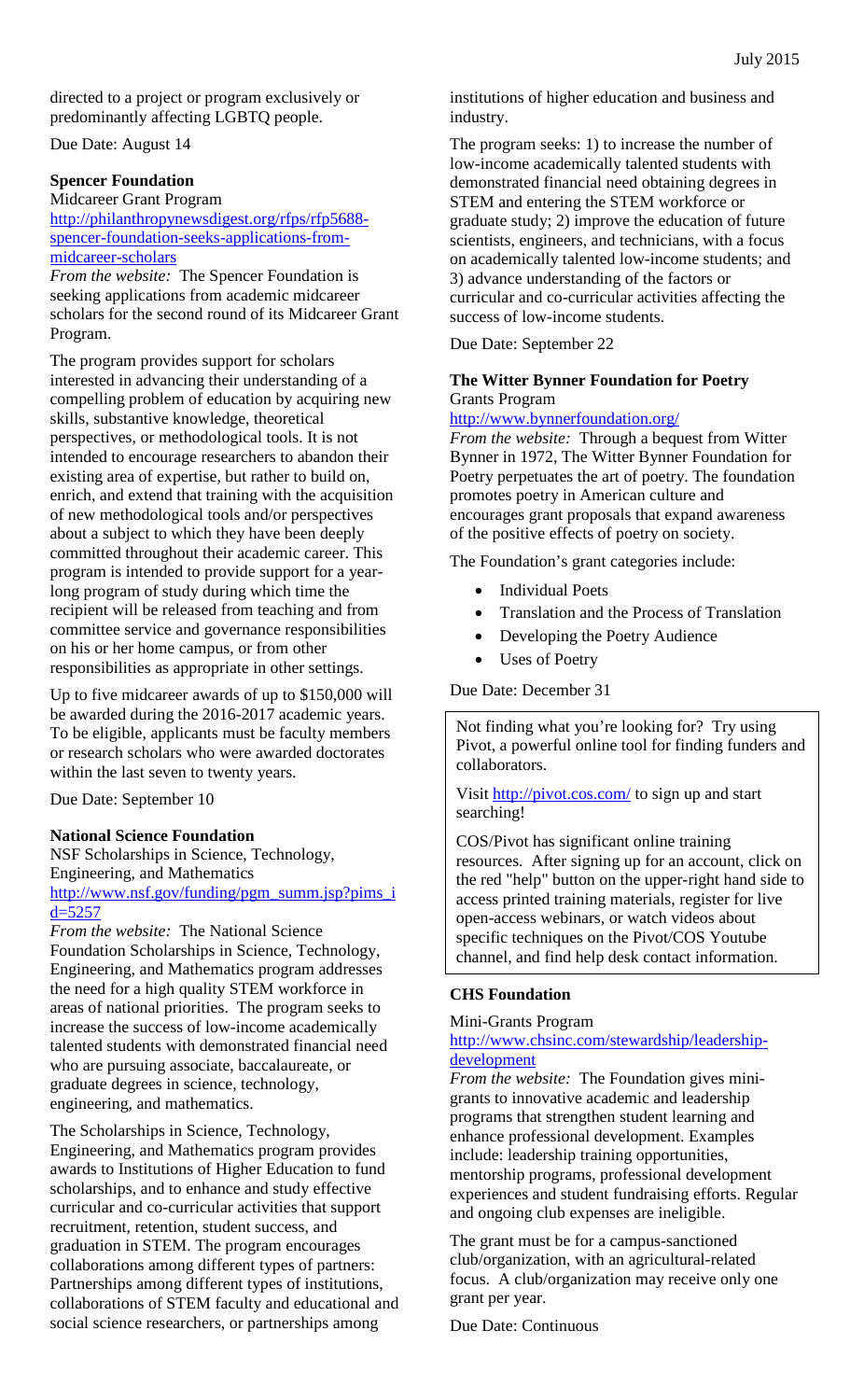*If you are interested in applying for a grant, please contact Kirstin Swanson, Director of Development or Kathryn Giaimo, Manager of Corporate and* 

*Foundation Relations, to discuss your proposed project.*

#### **Hot Topics: Payment of CUNY Employees**

In May 2015, RFCUNY issued a memo, *Guidance on Payments for CUNY Full-Time Faculty, Adjunct Faculty and Full-Time Non-Faculty Employees*, which outlines conditions under which and mechanisms by which the above-referenced employee categories may or may not be paid using grant funds. This memo provides detailed guidance on the types of support CUNY employees may receive from grants and the conditions under which this support may be given. This policy clarifies the approvals needed for various types of compensation that may be granted to CUNY employees. The full text of this memo is available on the RFCUNY website: [https://rfcuny.org/RFWebsite/News/DetailNews.aspx?newsID=4588.](https://rfcuny.org/RFWebsite/News/DetailNews.aspx?newsID=4588)

The Office for College Advancement is compiling questions on this policy for submission to RFCUNY. Please contact Wanda Morales, Associate Director for Funds Management, or Kirstin Swanson, Director of Development, with your questions. Answers will be shared with the college community.

#### **RECENT AWARDS**

**Babette Audant Tourism & Hospitality** *The Mayor's Fund to Advance New York City* \$133,863.25 Project Rise

**Anna Becker Performing Arts Center** *New York City Department of Cultural Affairs* \$14,700 FY2015 Cultural Immigrant Initiative

**Zuleika Clarke Office of Student Advisement** *Broadway Stages* \$15,000 Summer Math Initiative

**Peter M. Cohen Office of Student Services** *The Carroll and Milton Petrie Foundation* \$100,181 Math Supplemental Instruction Center (SIC)

**Hattie Elmore Single Stop** *Food Bank of New York City* \$9,750 Food for Thought Food Pantry

**Thomas G. Friebel Office of Enrollment Management** *Food Bank of New York City* \$9,750 Food for Thought Food Pantry *Single Stop USA* \$39,000 Single Stop On Campus

**Kathryn Giaimo Office for College Advancement** *Grainger* \$5,000 New Americans Center *Spectrum Industries* \$1,000 General Scholarship Fund

**Thomas Greene**

**Physical Sciences** *Mertz Gilmore Foundation* \$2,000 Oceanography Program

**Wayne Harewood Financial Aid** *TD Charitable Foundation* \$5,000 Financial Literacy Program

**Craig Hinkley Biological Sciences** *New York State Education Department* \$110,000 C-STEP 2015-2020 *New York State Education Department* \$80,183 C-STEP FY2015

**Kieren Howard Physical Sciences** *NASA* \$147,450 Modal mineralogy of carbonaceous chondrites (bulk & separates) by Position Sensitive Detector X-ray Diffraction: Equipment *NASA* \$73,000 Modal mineralogy of carbonaceous chondrites (bulk & separates) by Position Sensitive Detector X-ray Diffraction: low

**Laura Kates Education** *New York State Education Department* \$9,342 Race to the Top

**Daniel LaNoue Office for College Advancement** *Northfield Bank Foundation* \$20,000 Northfield Bank Scholarship *Southpole Foundation* \$14,000 Student Scholarships